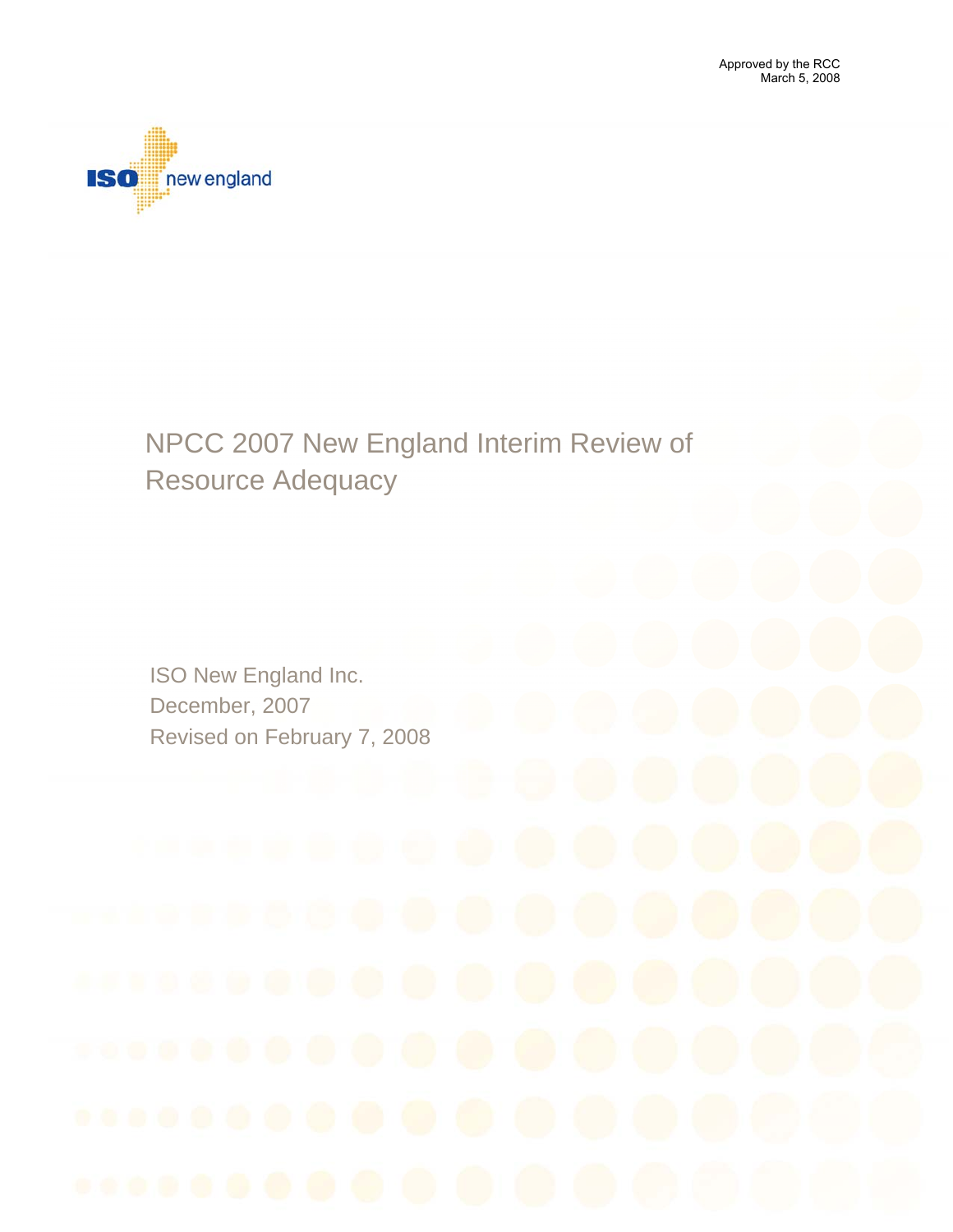## **1.0 EXECUTIVE SUMMARY**

This is ISO New England's 2007 Annual Interim Assessment of its 2005 Area Review of Resource Adequacy covering 2006 through 2010. This assessment is conducted to comply with the Reliability Assessment Program established by the Northeast Power Coordinating Council (NPCC). This assessment follows the resource adequacy review guidelines as outlined in the NPCC B-8 Document "Guidelines for Area Review of Resource Adequacy."

Results of this interim assessment show that New England will be able to comply with the NPCC resource adequacy reliability criterion under both the reference and the high load forecasts.

| Year | <b>2005 Triennial Review</b><br>(Days/Year) | <b>2007 Interim Review</b><br>(Days/Year) |
|------|---------------------------------------------|-------------------------------------------|
| 2008 | 0.045                                       | 0.039                                     |
| 2009 | 0.098                                       | 0.067                                     |
| 2010 | 0.144                                       | 0.100                                     |

#### **Table E1 Reference Load Forecast**

| Year | <b>2005 Triennial Review</b><br>(Days/Year) | <b>2007 Interim Review</b><br>(Days/Year) |
|------|---------------------------------------------|-------------------------------------------|
| 2008 | 0.100                                       | 0.046                                     |
| 2009 | 0.238                                       | 0.094                                     |
| 2010 | 0.397                                       | 0.100                                     |

#### **Table E2 High Load Forecast**

On June 16, 2006, FERC approved a Settlement Agreement<sup>1</sup> creating a newly designed Forward Capacity Market<sup>2</sup> (FCM) in New England. The FCM will establish competitive auctions for capacity resources to be held three years ahead of their anticipated need. [The Forward Capacity Auction (FCA), which will be held annually, will be a descending clock auction. There are also annual reconfiguration auctions two years, one year, and just prior to the Commitment Period. All qualified capacity resources<sup>3</sup> (existing, new, and imports) may offer or bid into the auction. One hundred percent of the Installed Capacity

1 **<sup>1</sup>** http://www.iso-ne.com/regulatory/ferc/filings/2006/mar/er03-563-000\_030\_055\_3-7-  $\frac{06}{2}$  Corrected.pdf

ne.com/regulatory/tariff/sect\_3/v6\_eff-1-9-08\_mr1\_sect\_13\_and\_14.pdf 3

For a copy of the market rules, please reference: http://www.iso-

 $3$  In accordance to ISO New England Forward Capacity Market rules, each resource must qualify as either a New or Existing Capacity Resource (including Generating Capacity, Import Capacity and Demand Resources) in order to participate in the FCA. In the qualification process, the ISO will determine a summer Qualified Capacity for each existing resource. For each New Resource, the ISO will evaluate the Qualification Package submitted by the project sponsor to determine if the New Resource is accepted for participating in the auction, taking into consideration its interconnection impact on the system, and whether the milestones in the Critical Path Schedule are reasonable and likely to be met.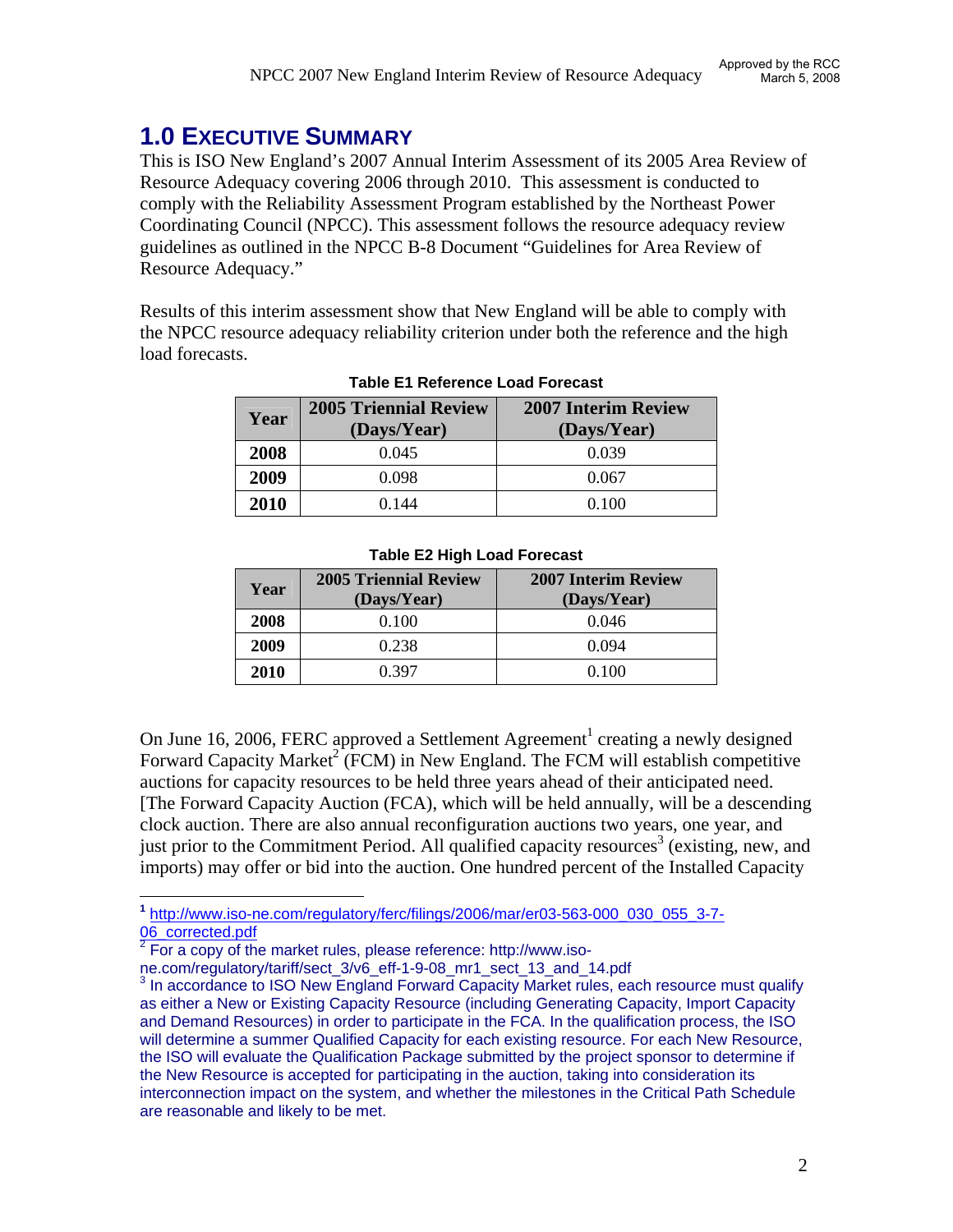Requirement (ICR) will be procured by ISO New England. Capacity cleared in an FCA will be entitled to receive capacity payment. The first auction was held in early February 2008 for a commitment period from June 1, 2010 to May 31, 2011. During the transition period from December 1, 2006 to May 31, 2010, the UCAP products will be retained, and all listed ICAP resources will receive a monthly capacity payment based on a fixed payment rate that is adjusted annually.

Such a capacity market setup aims to provide incentives to attract adequate capacity supply in New England to maintain reliability. The capacity payment during the FCM transition period has resulted in approximately 450 MW of new generating resources installed to the system since the last review. As of September 2007, the demand resources have also increased to about 1,100 MW from the 300 MW assumed in 2005. An additional 140 MW of generation is currently under construction, and is expected to be in-service by the summer of 2008. The amount of demand resources is expected to continue to increase.

The ISO has determined that 32,305 MW of resources are needed for 2010 under the reference load forecast in order to meet the once in 10 years resource adequacy criterion, and will procure at least that amount of resources in the FCA. A total of 38,405 MW resources have been qualified to participate in the auction, which is well above the 32,305 MW required. Should the high load forecast materialize, the ISO will recalculate the ICR values, and procure additional resources through the subsequent yearly reconfiguration auctions to meet the 0.1 days per year LOLE resource adequacy criterion.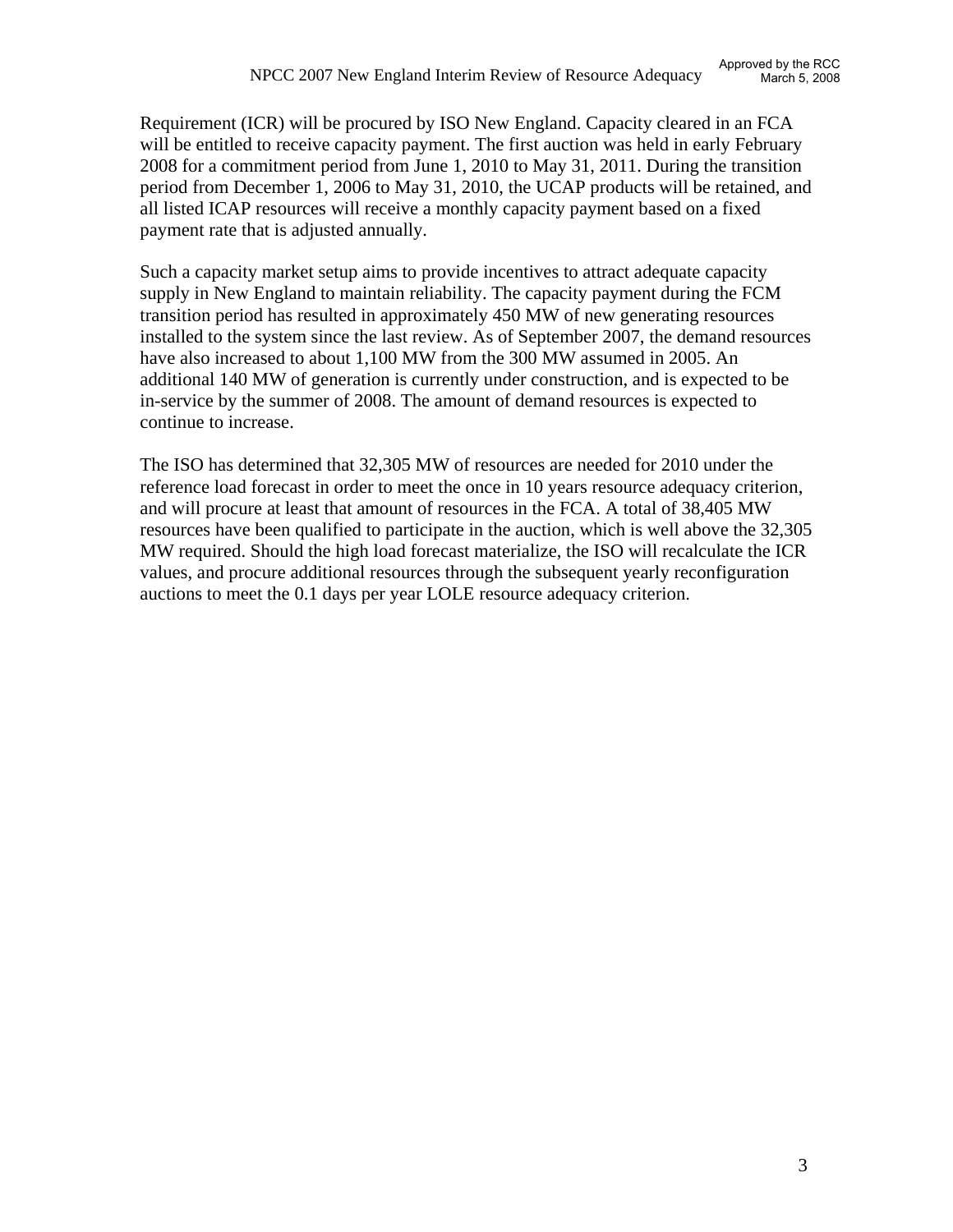# **2.0 INTRODUCTION**

This is the second update of the New England's 2005 Triennial Review of Resource Adequacy, which was approved in November 2005. Since the approval of the 2005 Triennial Review, ISO New England has conducted comprehensive resource adequacy assessments as part of the Regional System Plans (RSP). The major assumptions of this interim review are consistent with those used for the RSP.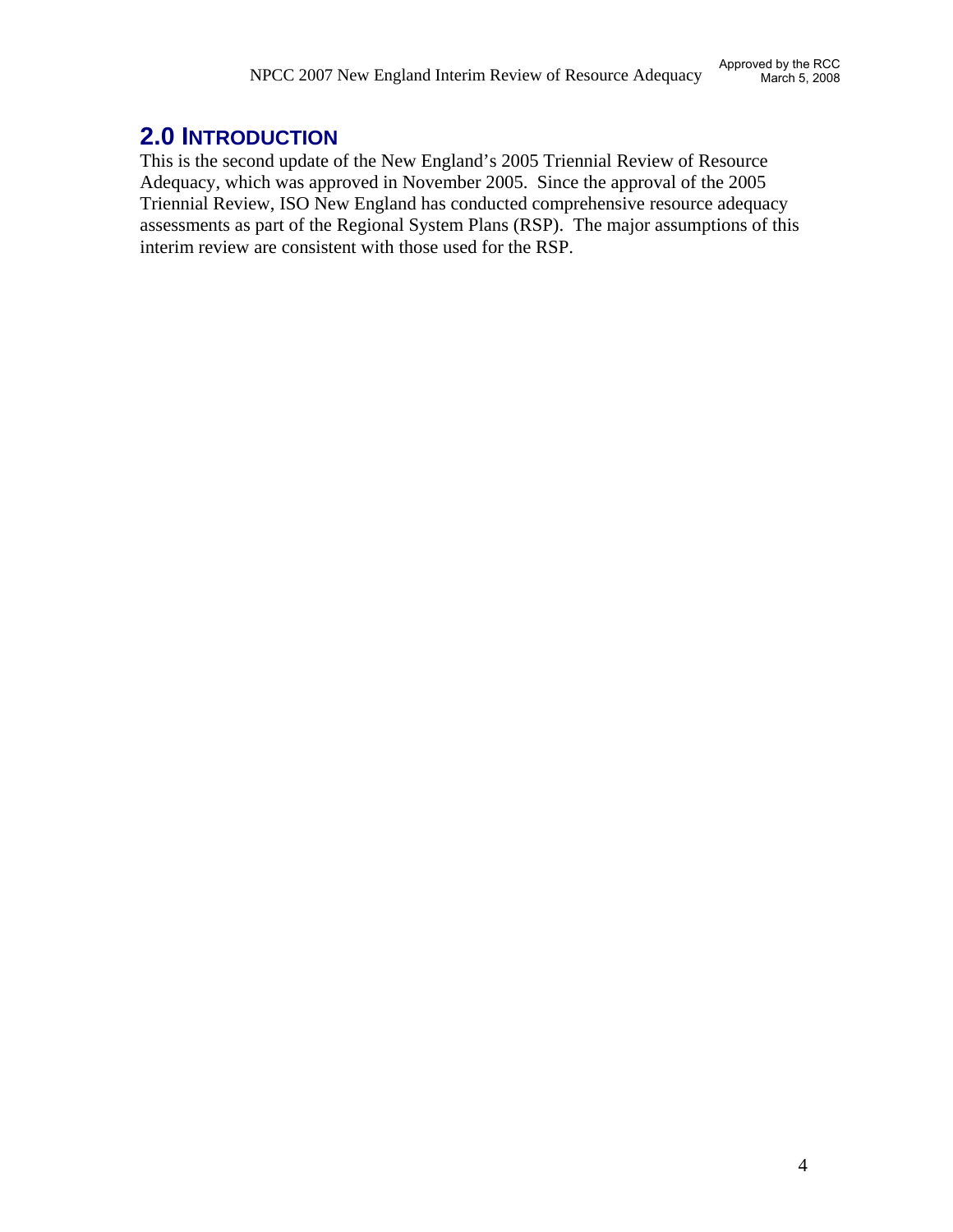# **3.0 ASSUMPTION CHANGES**

#### 3.1. RESOURCE

The 2005 Triennial Review assumed a total installed capacity of 31,393 MW, and demand response resources of 300 MW for 2008 and 45 MW for 2009 and 2010. In this review, for the FCM transition period from 2008 to 2009, a total of 31,176 MW of generating resources and 1,127 MW of demand resources have been assumed, which reflects the following major supply resource changes since then:

- Approximately 450 MW of new generating resources have been installed in the system, which includes nuclear unit uprates.
- Approximately 827 MW of demand resources have been added as of September 2007.
- About 140 MW of new generation resources currently under construction are expected to be in-service by the summer of 2008.
- New Boston unit 1 (350 MW) has retired.
- The 345 MW LIPA capacity sale has been added

For the year 2010, this review assumes a total of 38,405 MW supply resources that have been qualified to participate and be procured in the first FCA, consisting of:

- 32,875 MW of qualified existing resources
	- 5,630 MW of qualified new resources
		- 1,033 MW from repowering and uprates
		- $1,928$  MW from new generating capacity
		- 658 MW from import capacity
		- 2.011 MW from demand resources
		- 100 MW of qualified export delist

Note that not all of the 38,405 MW of these qualified resources will be procured in the forward capacity auctions. Only the resources that are cleared in the auctions will be committed and available during the commitment period of 2010. In the 2010 FCA, at least 32,305 MW will be procured to meet the resource adequacy criterion.

| Year        | <b>2005 Triennial Review</b><br>$(MW^4)$ | <b>2007 Interim Review</b><br>$(MW^5)$ | <b>Difference</b><br>$(\mathbf{MW})$ |
|-------------|------------------------------------------|----------------------------------------|--------------------------------------|
| 2008        | 31,694                                   | 32,303                                 | 609                                  |
| 2009        | 31,438                                   | 32,303                                 | 865                                  |
| <b>2010</b> | 31,438                                   | $32,305 - 38,405$                      | 867-6,967                            |

**Table 1 Resources Assumptions Comparison (Summer Ratings)** 

#### 3.2. LOAD

Tables 2 and 3 compare the New England peak load forecasts for this interim review and the 2005 Triennial Review. The differences are mainly a result of the updated load

 $\overline{a}$ **<sup>4</sup>** Demand resources are included in these values so that they are comparable to the values in the 2007 review.<br><sup>5</sup> Unit Ratings are based on the 2007 September Seasonal Claimed Capability Report.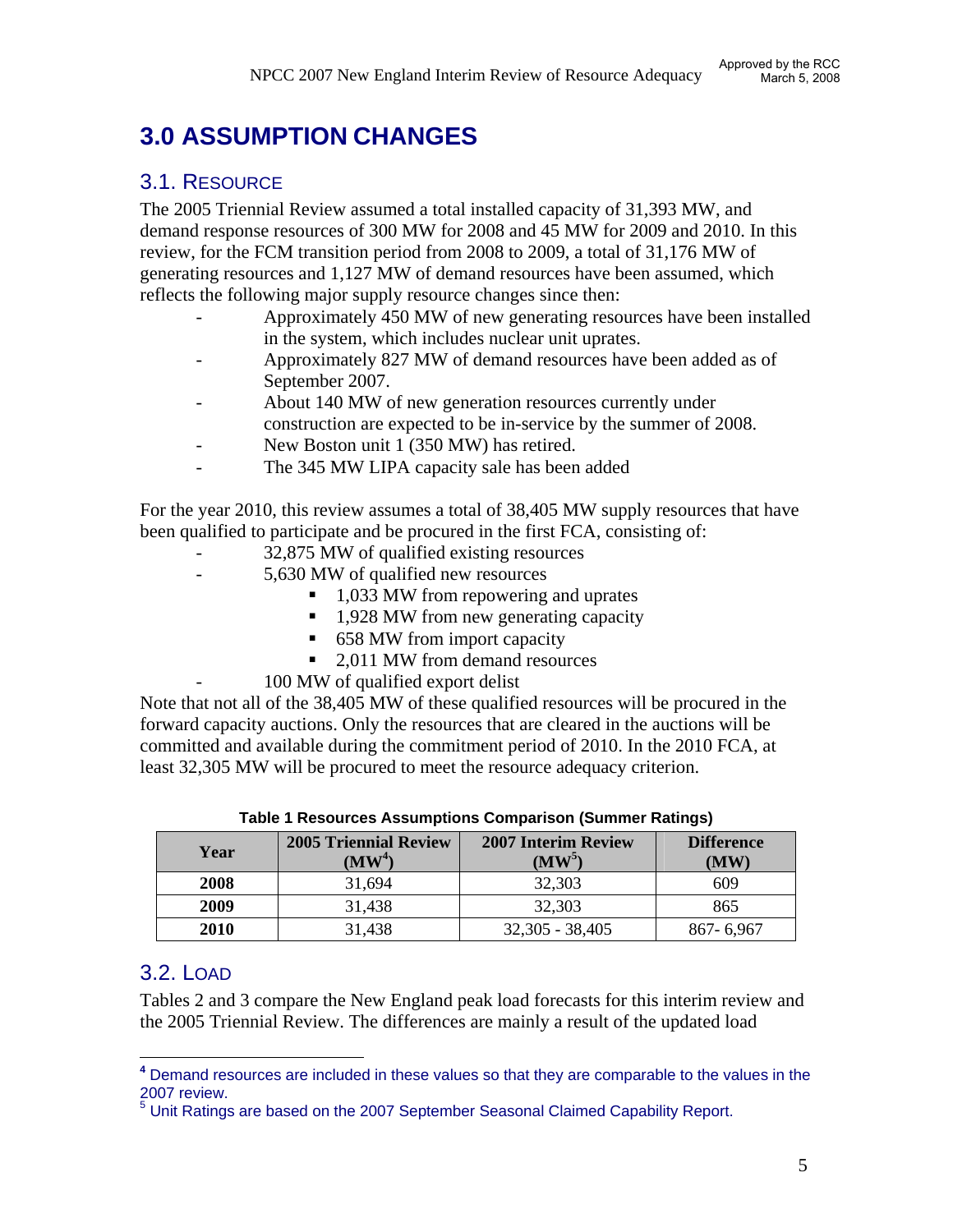forecast parameters used for the forecast process, which include both the economy and weather.

As shown in Table 2, the reference annual peak loads used in this interim review are about 150 to 500 MW higher than the corresponding values used in the 2005 Triennial Review.

| Year | <b>2005 Triennial Review</b><br>(MW) | <b>2007 Interim Review</b><br>(MW) | <b>Difference</b><br>(MW) |
|------|--------------------------------------|------------------------------------|---------------------------|
| 2008 | 27,750                               | 27,885                             | 135                       |
| 2009 | 28,145                               | 28,495                             | 350                       |
| 2010 | 28,565                               | 29,035                             | 470                       |

**Table 2 Reference Peak Load Forecast Comparison** 

As shown in Table 3, the annual peak loads associated with the High Load Forecast<sup>6</sup> for this interim review are 270 MW to 510 MW lower than those assumed in the 2005 Triennial Review.

| Year | <b>2005 Triennial Review</b><br>(MW) | <b>2007 Interim Review</b><br>(MW) | <b>Difference</b><br>(MW) |
|------|--------------------------------------|------------------------------------|---------------------------|
| 2008 | 28,570                               | 28,060                             | $-510$                    |
| 2009 | 29,220                               | 28,885                             | $-335$                    |
| 2010 | 29,920                               | 29,655                             | $-265$                    |

**Table 3 High Load Forecast Comparison** 

#### 3.3. INTERFACE LIMITS

 $\overline{a}$ 

The sub-area representation and interface limits for this interim review are consistent with New England's RSP07. Table 4 shows the transfer limits used in the 2005 review and this review for the major interfaces. The differences are the result of changes in the in-service date of transmission upgrades as well as system configurations. In the 2005 review, the Cross Sound Cable (CSC), an HVDC interconnection between New England and New York, was not modeled. In this review, this interconnection is modeled with a 330 MW transfer capability. In addition, a 345  $MW<sup>7</sup>$  capacity export is assumed on this interconnection for 2008 and 2009, decreasing to 100 MW in 2010.

**<sup>6</sup>** The high load forecast represents the expected loads if New England experiences high economic growth.

New England needs to inject 345 MW at our terminal in order to deliver 330 MW at the NY terminal.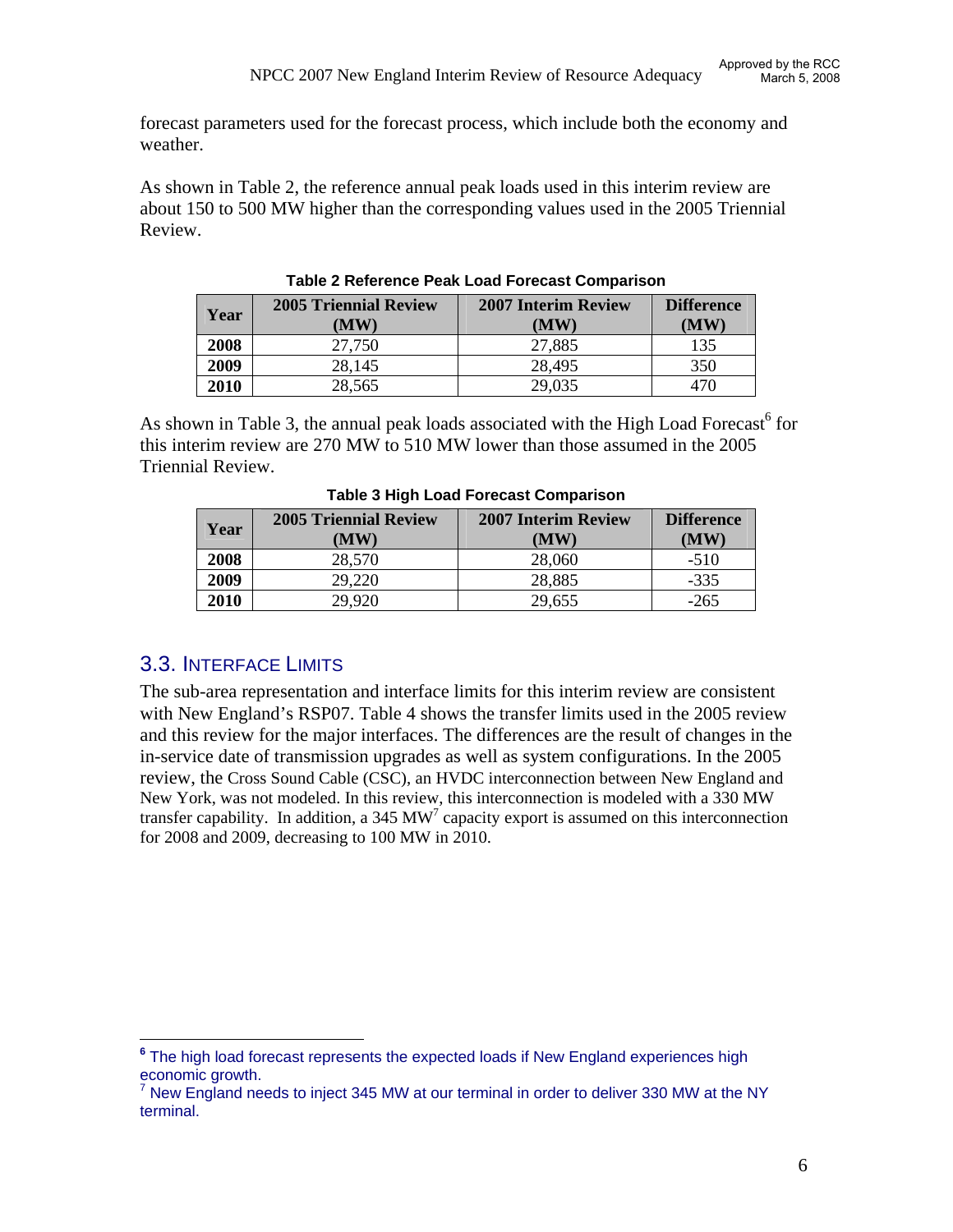| <b>Interface</b>                     | Limit assumed in<br>2005 Review (MW) | <b>Limit assumed in</b><br>2007 Review (MW) |
|--------------------------------------|--------------------------------------|---------------------------------------------|
| New Brunswick to New England         | 1,000                                | 1,000                                       |
| Orrington South                      | 1,200                                | 1,200                                       |
| <b>Surowiec South</b>                | 1,250                                | 1,250                                       |
| Maine $-NH$                          | 1,500                                | 1,600 (2008)<br>1,575 (2009)                |
| North to South                       | 2,700                                | 2,700                                       |
| <b>Boston Import</b>                 | 4,700                                | 4,600 (2008)<br>4,900 (2009)                |
| <b>SEMA</b> Export                   | No Limit                             | No Limit                                    |
| <b>SEMA / RI Export</b>              | 3,000                                | 3,000                                       |
| East to West                         | 2,400                                | 2,400                                       |
| <b>Connecticut Import</b>            | 2,300                                | 2,500                                       |
| Southwestern CT Import               | 2,575                                | 2,350                                       |
|                                      | 3,400 (2010)                         | 3,650 (2010)                                |
| Norwalk / Stamford Import            | 1,300                                | 1,300                                       |
|                                      | 1,650 (2010)                         | 1,650(2010)                                 |
| New York/New England (Summer/Winter) | 1,400/1,700                          | 1,525/1,600                                 |
| <b>HQII</b> Import                   | 1,500                                | 1,400                                       |
| Highgate Import                      | 210                                  | 200                                         |
| <b>Cross Sound Cable</b>             | Not modeled                          | 330                                         |

**Table 4 Major Interface Limits assumed in the 2005 and 2007 Reviews (MW)** 

#### 3.4. UNIT AVAILABILITY

Table 5 below compares the average EFORd (weighted by unit size) assumptions used in this interim review with those used for the 2005 Triennial Review. Overall, the system weighted average EFORd has slightly improved in the 2007 Review as compared to the 2005 Review.

| <b>Unit Type</b>      | <b>2005 Triennial Review</b><br>EFORd $(\% )$ | <b>2007 Interim Review</b><br>EFORd $(\% )$ |
|-----------------------|-----------------------------------------------|---------------------------------------------|
| <b>Fossil</b>         | 6.71                                          | 7.19                                        |
| <b>Combined Cycle</b> | 6.03                                          | 5.74                                        |
| <b>Diesel</b>         | 5.56                                          | 4.28                                        |
| Jet                   | 7.09                                          | 7.70                                        |
| <b>Nuclear</b>        | 1.35                                          | 1.56                                        |
| Hydro                 | 3.80                                          | 2.26                                        |
| <b>System</b>         | 5.40                                          | 5.31                                        |

**Table 5 Change In Unit EFORd Assumptions – Weighted Averages** 

## 3.5. FUEL SUPPLY DIVERSITY

Results of recent RSPs show that New England will continue to face potential reliability risks associated with the availability of natural gas during winter peak load periods due to coincident demand for natural gas from both the core natural gas and electricity generation sectors during this review horizon. To mitigate the impact of the natural gas shortage, ISO New England has made significant progress in improving system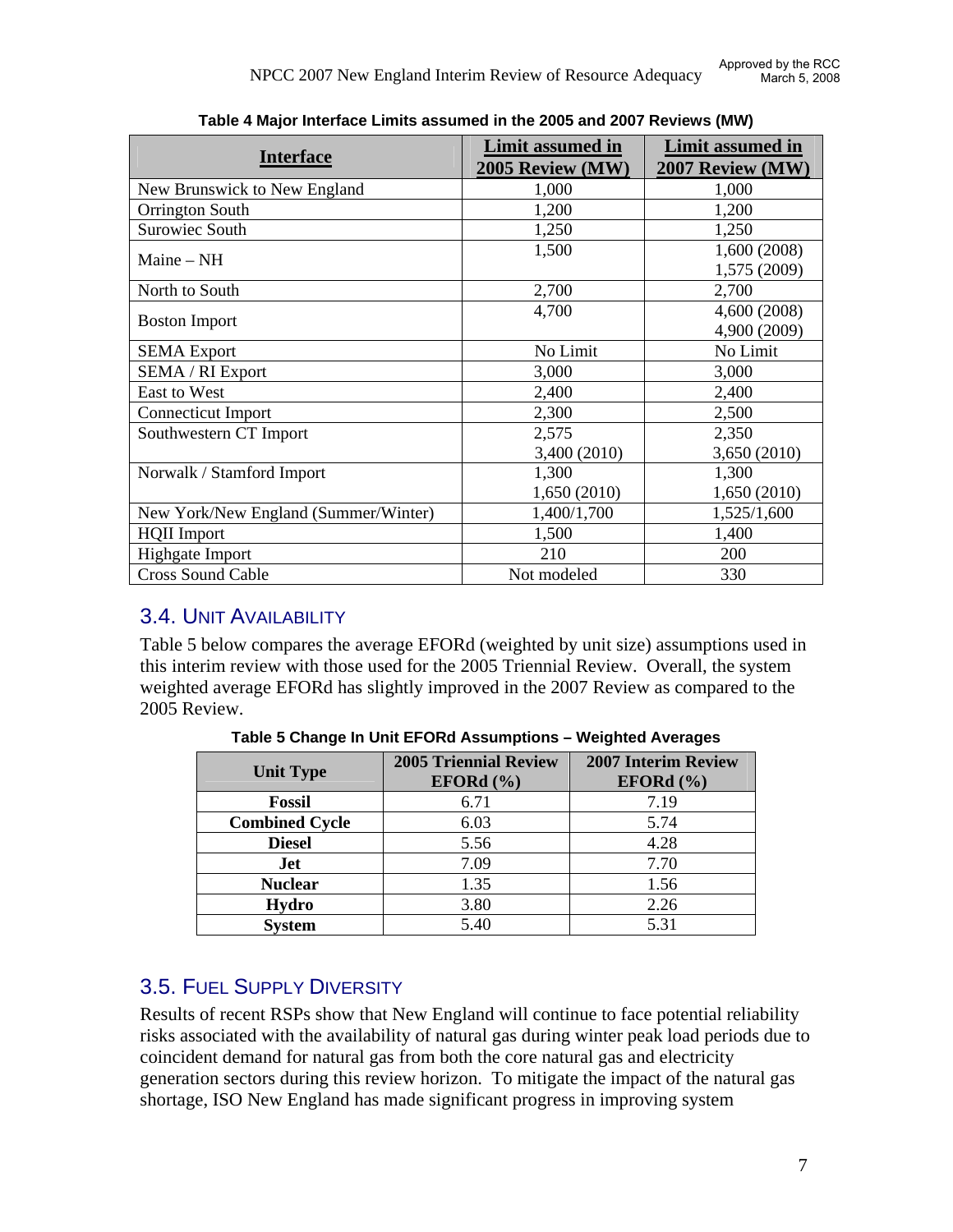operations during the winter. ISO New England has promoted the dual-fuel capability of gas-fired generation and has developed an operating procedure (Operating Procedure No. 21, Action During an Energy Emergency) to provide additional commitment and dispatch flexibility to manage and conserve fuel-limited supply-side resources.

In addition, new market incentives, such as those provided by the FCM, are designed to promote the availability of resources when needed the most. These incentives have increased and should continue to increase the number of generators with dual-fuel generating capability or firm fuel supplies.

#### 3.6. IMPACTS OF ENVIRONMENTAL EMISSION REGULATIONS

Federal, regional, and state environmental regulations being implemented over the next 10 years will directly affect the operation and planning of fossil-fueled electric generators throughout the Northeastern United States. These regulations include the Regional Greenhouse Gas Initiative, which affects all six New England states as well as neighboring regions. By specifically encouraging the development of new renewable resources and other low-emitting resources, or the retrofitting of existing resources, these regulations will affect the mix of fuels used to generate electricity. New England's Regional System Plan<sup>8</sup> and the Scenario Analysis<sup>9</sup> show that meeting New England's allocation of RGGI's carbon dioxide cap will be a challenge for the generators affected by RGGI. Stronger conservation and energy-efficiency measures, the addition of low- or zero-emitting baseload generation, or a combination of all these measures will be needed. The cost of buying RGGI allowances and offsets will likely be reflected in the wholesale electricity markets.

RGGI goes into effect on January 1, 2009 for fossil generators 25 MW or larger in a ten-state region that includes all the New England states. This means that these generators will need to include the value of CO2 allowances as a cost adder in their market bids starting next year. Depending on these CO2 allowance costs, the relative dispatch of the generators may be impacted. Since RGGI power plants do not have to show compliance until March 1, 2012 with sufficient allowances in their account to cover their CO2 emissions for the period 2009 to 2012, it seems unlikely that RGGI will have any impact on system reliability in the period 2009-2010.

## 3.7. NEW MARKET RULES

On June 16, 2006, FERC approved a Settlement Agreement creating a newly designed Forward Capacity Market (FCM) that will replace the current monthly Installed Capacity (ICAP) auctions. The FCM will establish competitive auctions for capacity resources to be held three years ahead of their anticipated need. Under the FCM, 100 percent of the Installed Capacity Requirement (ICR) needed to meet the once in 10 years resource adequacy criterion will be procured by the ISO through the FCA. The FCA, which will be held annually, will be a descending clock auction. There are also annual reconfiguration auctions two years, one year, and just prior to the Commitment Period. All qualified capacity resources (existing, new, or imports) may bid into the auction.

1 **<sup>8</sup>** http://www.iso-ne.com/trans/rsp/2007/rsp07\_final\_101907\_public\_version.pdf 9 <sup>9</sup> http://www.iso-

ne.com/committees/comm\_wkgrps/othr/sas/mtrls/elec\_report/scenario\_analysis\_final.pdf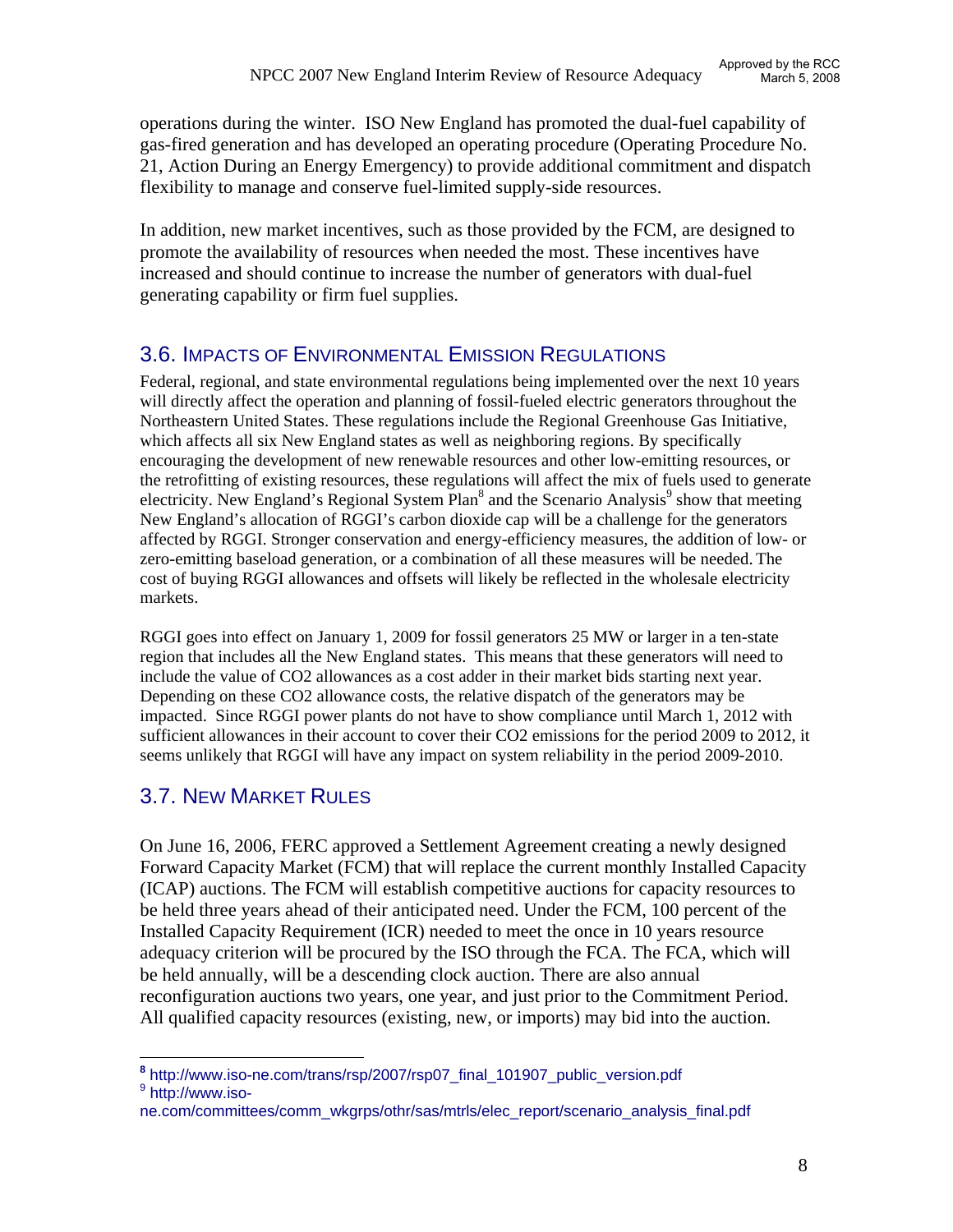Capacity clearing in an FCA will be entitled to receive capacity payment. The first auction was held in early February 2008 for a commitment period beginning June 1, 2010. A total of 38,405 MW of resources were qualified to participate in the first FCA, which is well above the 32,305 MW of ICR that will be procured to meet the once in 10 years resource adequacy criterion.

During the transition period from December 1, 2006 to May 31, 2010, the current UCAP products will be retained, and all listed ICAP resources will receive a monthly capacity payment based on a fixed payment rate that is adjusted annually:

| December 1, 2006 to May 31, 2007 | $$3.05/kW$ -month |
|----------------------------------|-------------------|
| June 1, 2007 to May 31, 2008     | $$3.05/kW$ -month |
| June 1, 2008 to May 31, 2009     | $$3.75/kW$ -month |
| June 1, 2009 to May 31, 2010     | $$4.10/kW$ -month |

The capacity payment during the FCM transition period has resulted in approximately 450 MW of new generating resources installed to the system. An additional 140 MW of generation is currently under construction, and expected to be in-service by the summer of 2008. As of September 2007, the demand resources have also increased to about 1,100 MW from the 300 MW assumed in 2005. The amount of demand resources is expected to continue to increase.

## 3.8. OTHERS

Other assumptions for these two reviews are consistent with each other, or the impacts on the reliability results are negligible.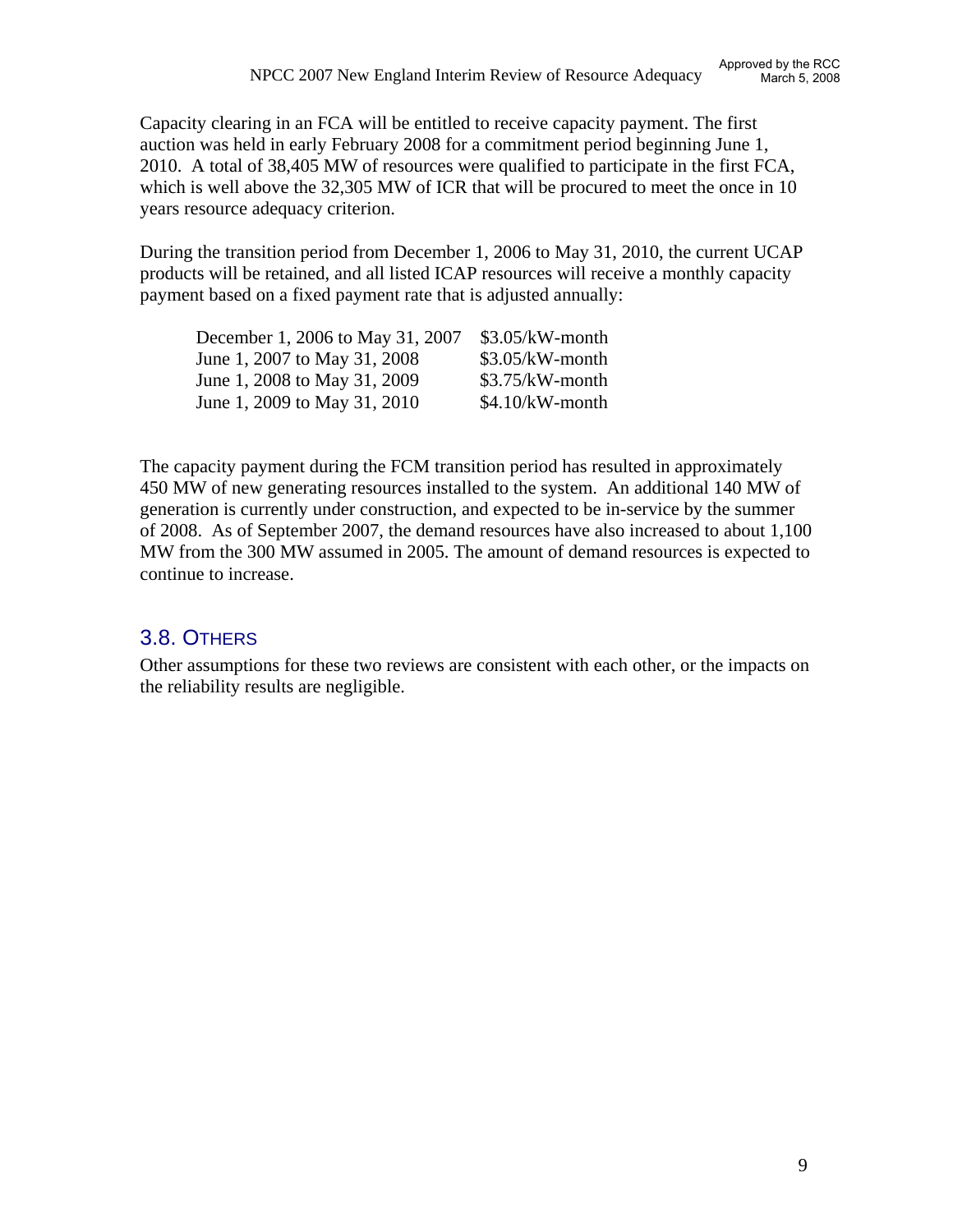# **4.0 RESULTS**

Tables 6 and 7 summarize the New England system Loss of Load Expectation (LOLE) results for the scenarios investigated in this interim review and those from the 2005 Triennial Review. The differences in the results of the two reviews can be attributed to the differences in assumptions used for each review as outlined previously.

| Year | <b>2005 Triennial Review</b> | <b>2007 Interim Review</b> |
|------|------------------------------|----------------------------|
|      | (Days/Year)                  | (Days/Year)                |
| 2008 | 0.045                        | 0.039                      |
| 2009 | 0.098                        | 0.067                      |
| 2010 | 0.144                        | 0.100                      |

#### **Table 6 Reference Load Forecast**

| Table 7 High Load Forecast |
|----------------------------|
|                            |

| Year | <b>2005 Triennial Review</b><br>(Days/Year) | <b>2007 Interim Review</b><br>(Days/Year) |
|------|---------------------------------------------|-------------------------------------------|
| 2008 | 0.100                                       | 0.046                                     |
| 2009 | 0.238                                       | 0.094                                     |
| 2010 | 0.397                                       | 0.100                                     |

The LOLE results indicate that existing capacity resources are adequate in New England to assure that the system meets its resource adequacy standard during the FCM transition period through 2009. The over 38,000 MW of resources qualified to participate in the February 2008 Forward Capacity Auction for capability year 2010 will be more than adequate to meet the 32,305 MW that ISO New England will procure to meet its 1 day in 10 years disconnection of firm customers resource adequacy planning criterion for the that year.